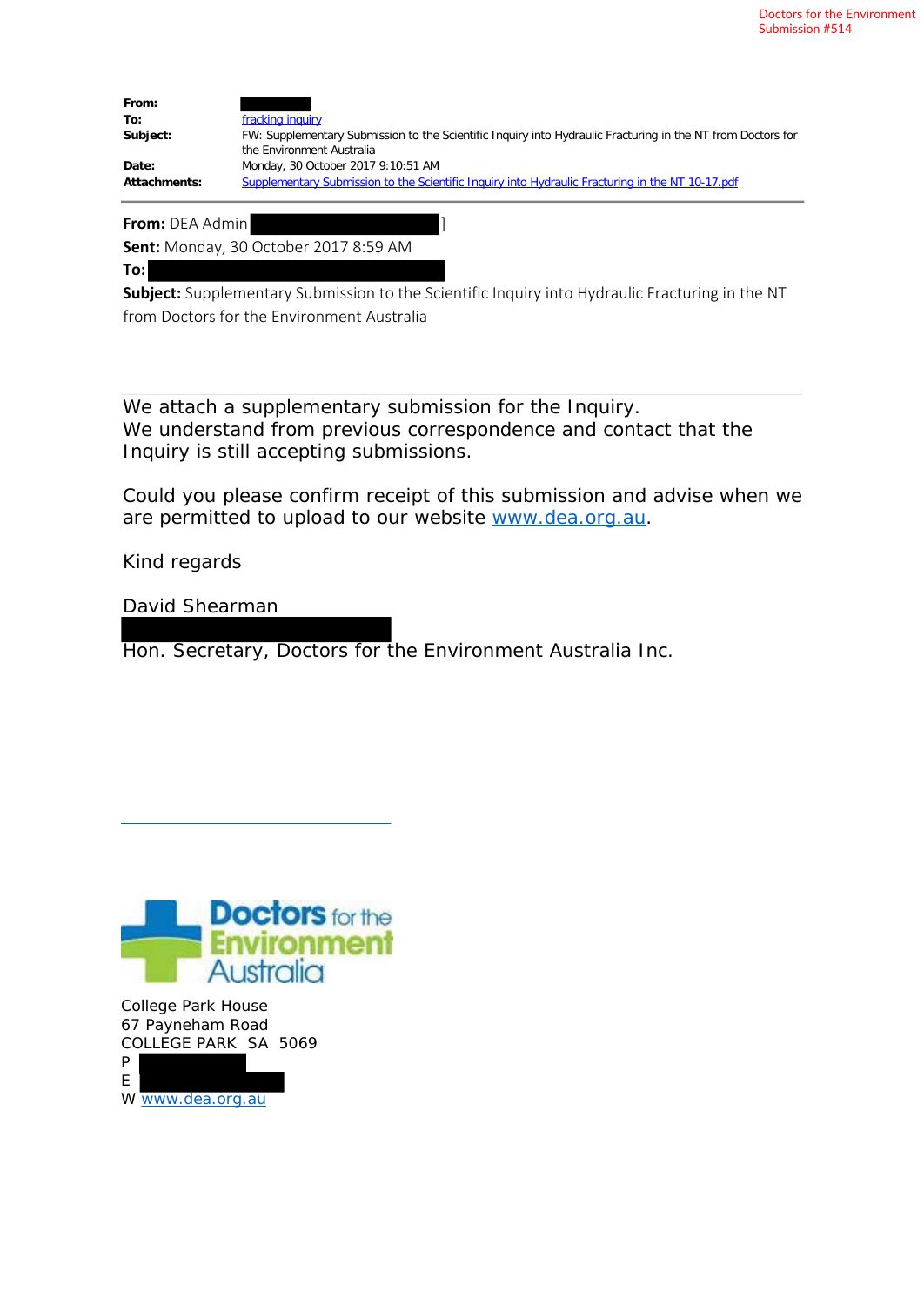## **Supplementary Submission to the Scientific Inquiry into Hydraulic Fracturing** in the Northern **Territory**

October 2017



67 Payneham Road College Park SA 5069



Healthy planet, healthy people.

**DEA Scientific Committee** Prof Peter Doherty AC Prof Stephen Leeder AO Prof Lidia Morawska Prof Hugh Possingham Dr Rosemary Stanton OAM

Prof Stephen Boyden AM Prof Michael Kidd AM Prof Tan Lowe AO Prof Peter Newman AO Prof Lawrie Powell AC Dr Norman Swan

Prof Emeritus Chris Burrell AO Prof David de Kretser AC Prof Robyn McDermott Prof Emeritus Sir Gustav Nossal AC Prof Fiona Stanley AC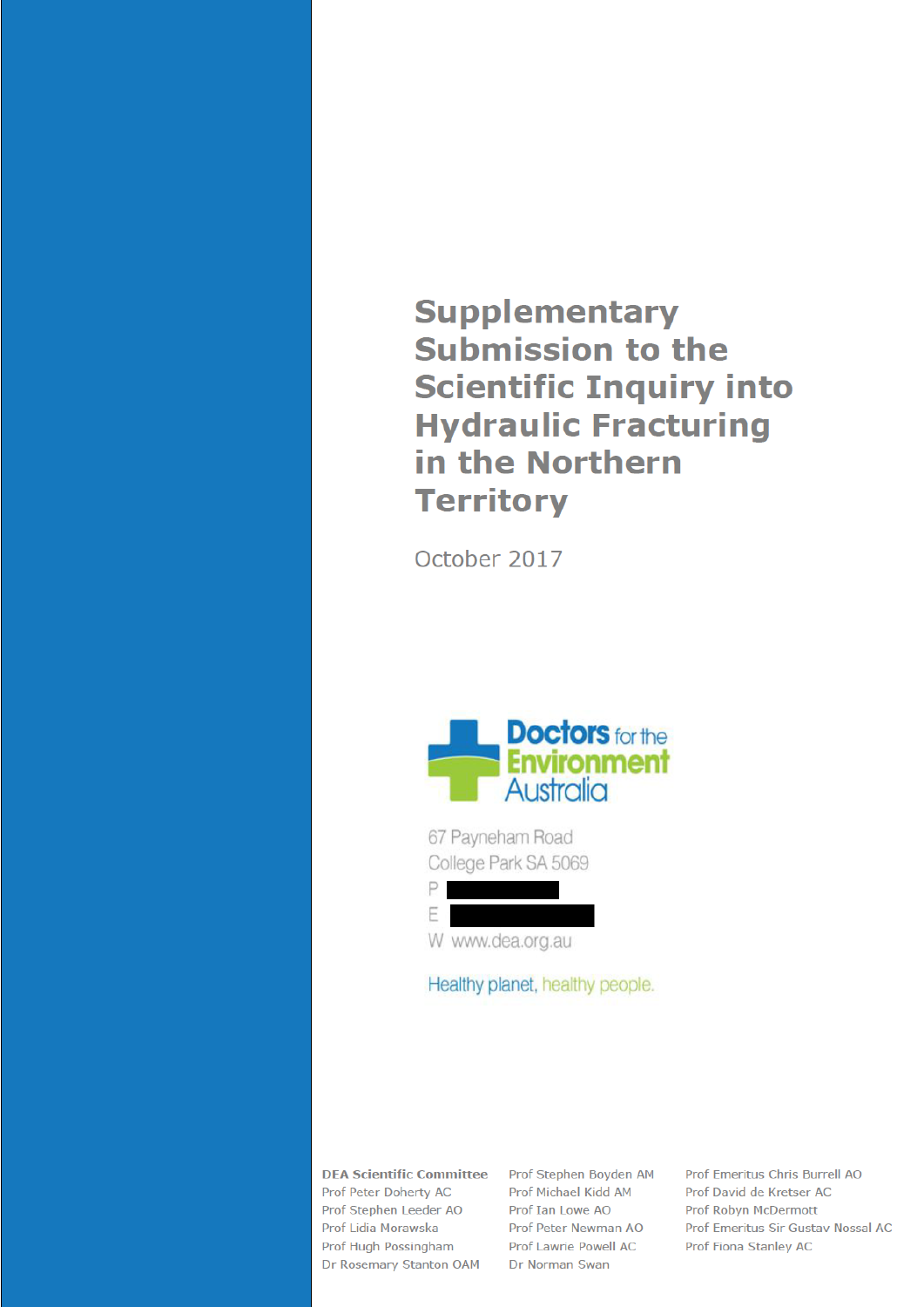Supplementary Submission to the Scientific Inquiry into Hydraulic Fracturing in the NT from Doctors for the Environment Australia

DEA is an independent, self-funded, non-government organisation of medical doctors in all Australian States and Territories. Our members work across all specialties in community, hospital and private practices to prevent and address the diseases - local, national and global - caused by damage to our natural environment. We are a public health voice in the sphere of environmental health with a primary focus on the harms to health from pollution and climate change.

DEA has already made a comprehensive submission and provided additional information in a further submission to the Inquiry, and these are now in the Submission library (numbers 96 and 477).

The intention of this brief supplementary submission is to provide additional evidence on the genesis of bubbling in the Condamine River, as was discussed at a community forum held by the Inquiry in Alice Springs in August 2017.

Research by the CSIRO interprets this as a natural phenomenon. However the CSIRO data can also incriminate unconventional gas mining as the cause of the bubbling, in which case the safety and health impacts of CSG mining are more serious than currently recognised.

<span id="page-2-0"></span>We refer to CSIRO fact sheet "Methane seeps in the Condamine River"<sup>1</sup> which states:

*Hydraulic fracturing is unlikely to be the cause of bubbling in the Condamine River because to date there has been no hydraulic fracturing by the CSG industry in these production fields.*

## and:

*CSIRO research has found no evidence that these seeps have any adverse environmental impact on the plant or animal life of the river and its surrounding. To date, there is no public health or safety risk caused by the methane concentrations measured in the area of these or any other seeps in the Surat Basin that CSIRO has measured.*

## We submit

1. Bubbles in Condamine River are *natural* only in the sense that the gas has followed the path of least resistance to the waterway after disturbance to the coal in the Walloon Basin. We contest the claim from the CSIRO report that the gas was unrelated to CSG and therefore natural.